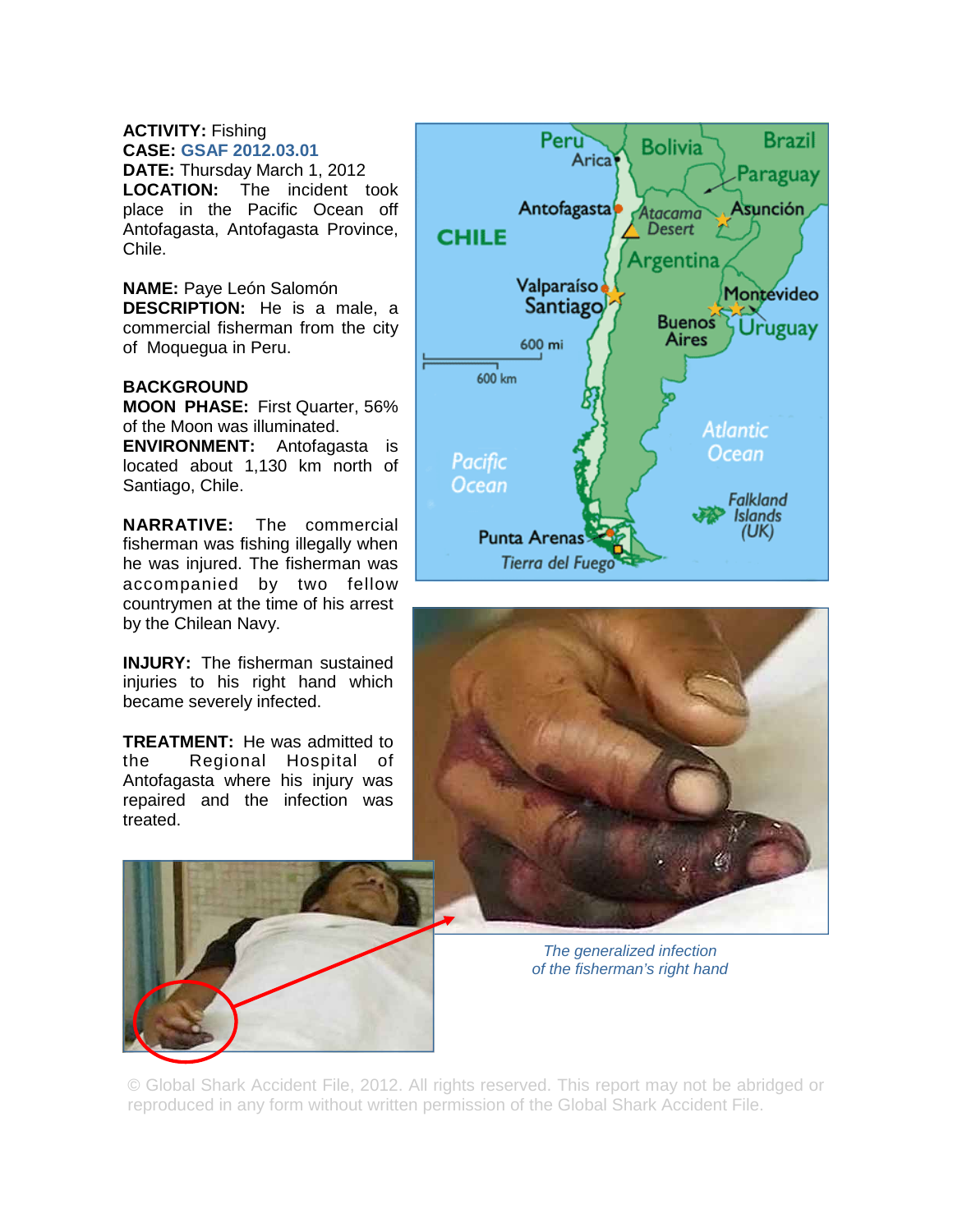#### *Un tiburón mordió a un pescador peruano en Antofagasta*

*Un pescador peruano que ingresó de forma ilegal a costas chilenas fue atacado ayer por un tiburón en las playas de Antofagasta. Según indica el portal limeño ElComercio.pe, la Policía de Investigaciones de Chile (PDI) identificó al sujeto como* 

*El hombre fue llevado a la Unidad de Emergencias del Hospital Regional de Antofagasta y luego trasladado a Traumatología, donde sus heridas en la mano derecha, calificadas de "alta complejidad", fueron atendidas.* 

*Según las autoridades nacionales, junto a León Salmón, otras dos personas también procedentes de Perú ingresaron al país sureño.* 

*La Armada informó que tras la captura de las tres embarcaciones en aguas jurisdiccionales chilenas, fueron remolcadas hacia Arica, para enviar de regreso a Perú luego de la investigación en curso.* 

*Un especialista del Centro Regional de Estudios y Educación Ambiental de la Universidad de Antofagasta (CREA), explicó al portal Soychile.cl que es común que existan tiburones en las aguas del norte del país. Según dijo "hay lenguas de aguas cálidas mar afuera, donde se pueden encontrar diversas especies de tiburones".* 

#### **A shark bit a Peruvian fisherman Antofagasta**

A Peruvian fisherman who illegally entered the Chilean coast was attacked yesterday by a shark on the shores of Antofagasta. As indicated by the portal ElComercio.pe Lima, the Investigative Police of Chile (PDI) identified the subject as Paye León Salomón.

The man was taken to the Emergency Unit of the Hospital Regional de Antofagasta and then transferred to Trauma, where his wounds in his right hand, described as "high complexity" were met.

According to national authorities, together with León Salmón , two others also from southern Peru into the country.

The Navy reported that after the capture of three boats in Chilean waters, were towed to Arica, to send back to Peru after the ongoing investigation.

A specialist from the Center for Studies and Environmental Education at the University of Antofagasta (CREA), told the website that is common Soychile.cl there are sharks in the waters north of the country. He said "there are tongues of warm waters offshore, where you can find several species of sharks."

**SOURCE:** http://www.publimetro.cl/nota/cronica/un-tiburon-mordio-a-un-pescador-peruano-enantofagasta/xIQlcb!ZNVZiwk4rR2kA/?stop\_mobi=yes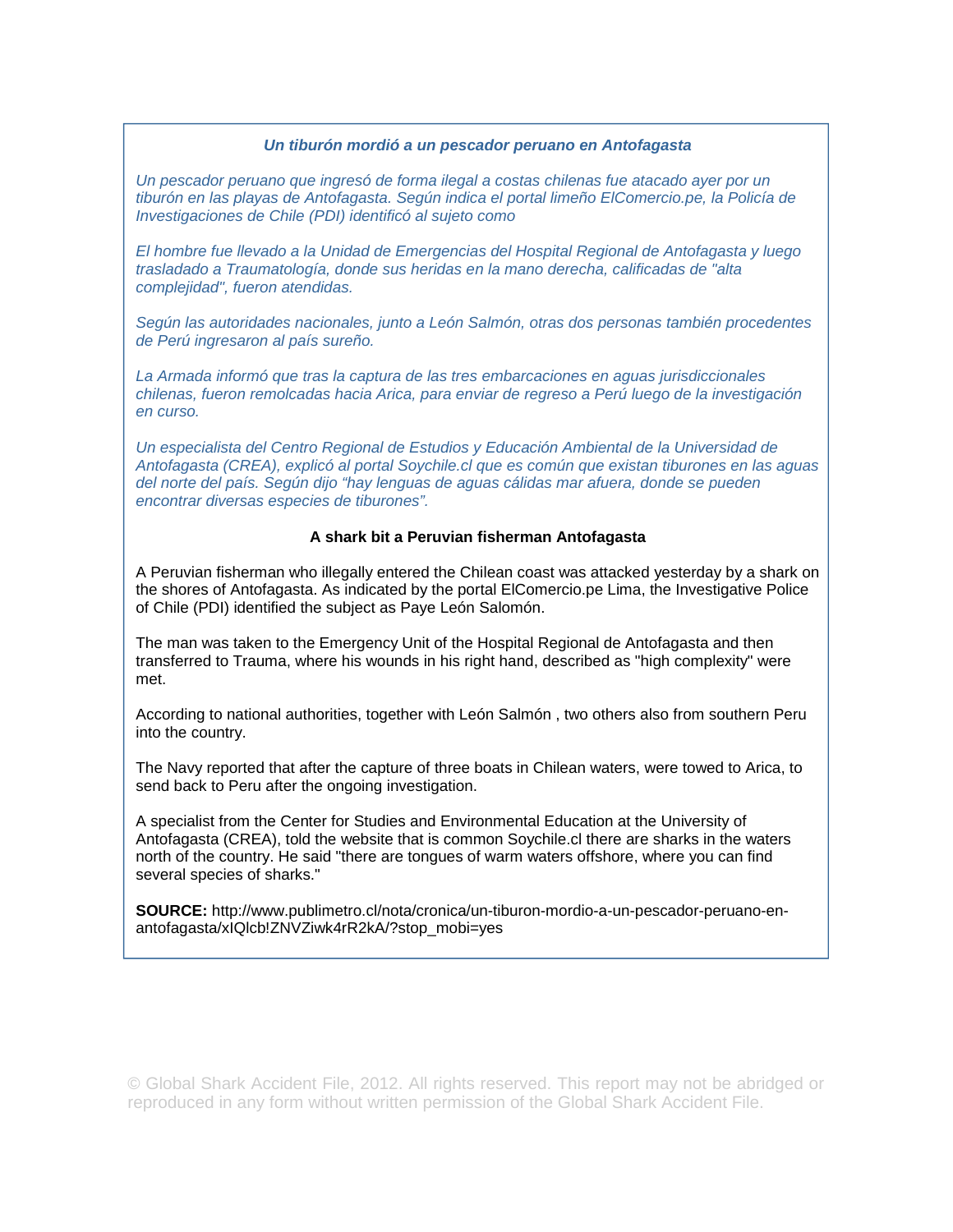### *Un tiburón mordió a un pescador peruano en Antofagasta*

*01.03.2012 | El hombre Ingresó de forma ilegal a costas chilenas y fue atacado por el animal en su mano derecha. Fue trasladado al Hospital Regional que es el más apto de la zona norte para tratar heridas de alta complejidad.* 

*Un pescador peruano fue mordido por un tiburón tras ingresar de forma ilegal a costas chilenas.* 

*Según informó la PDI, efectivos de la Armada capturaron tres embarcaciones, una de ellas comandada por Paye León Salomón, quien junto a dos personas de su misma nacionalidad se encontraban pescando clandestinamente en su bote, al salir desde la ciudad de Moquegua, Perú.* 

*El hombre sufrió múltiples heridas en su mano derecha por lo que fue trasladado de urgencia al Hospital Regional de Antofagasta que es el más apto de la zona norte para atender heridas de alta complejidad.* 

*La Armada informó que tras la captura de las tres embarcaciones en aguas jurisdiccionales chilenas, fueron remolcadas hacia Arica, para enviar de regreso a Perú luego de la investigación en curso.* 

### **A shark bit a Peruvian fisherman Antofagasta**

01.03.2012 | The man illegally entered the Chilean coast and was attacked by the animal in his right hand. He was taken to Regional Hospital is the fittest of the North to treat wounds of high complexity.

A Peruvian fisherman was bitten by a shark after illegally entering the Chilean coast.

As reported by the PDI, members of the navy seized three boats, one commanded by Paye Leon Solomon, who along with two people of the same nationality were fishing illegally in their boat, leaving from the city of Moquegua, Peru.

The man suffered multiple injuries to his right hand and he was rushed to the Regional Hospital of Antofagasta is the fittest of the north to meet highly complex wounds.

The Navy reported that after the capture of three boats in Chilean waters, were towed to Arica, to send back to Peru after the ongoing investigation.

**SOURCE:** Soychile.cl, March 1, 2012, http://www.soychile.cl/Antofagasta/ Sociedad/2012/03/01/75307/Antofagasta-Un-pescador-peruano-fue-mordido-por-un-tiburon.aspx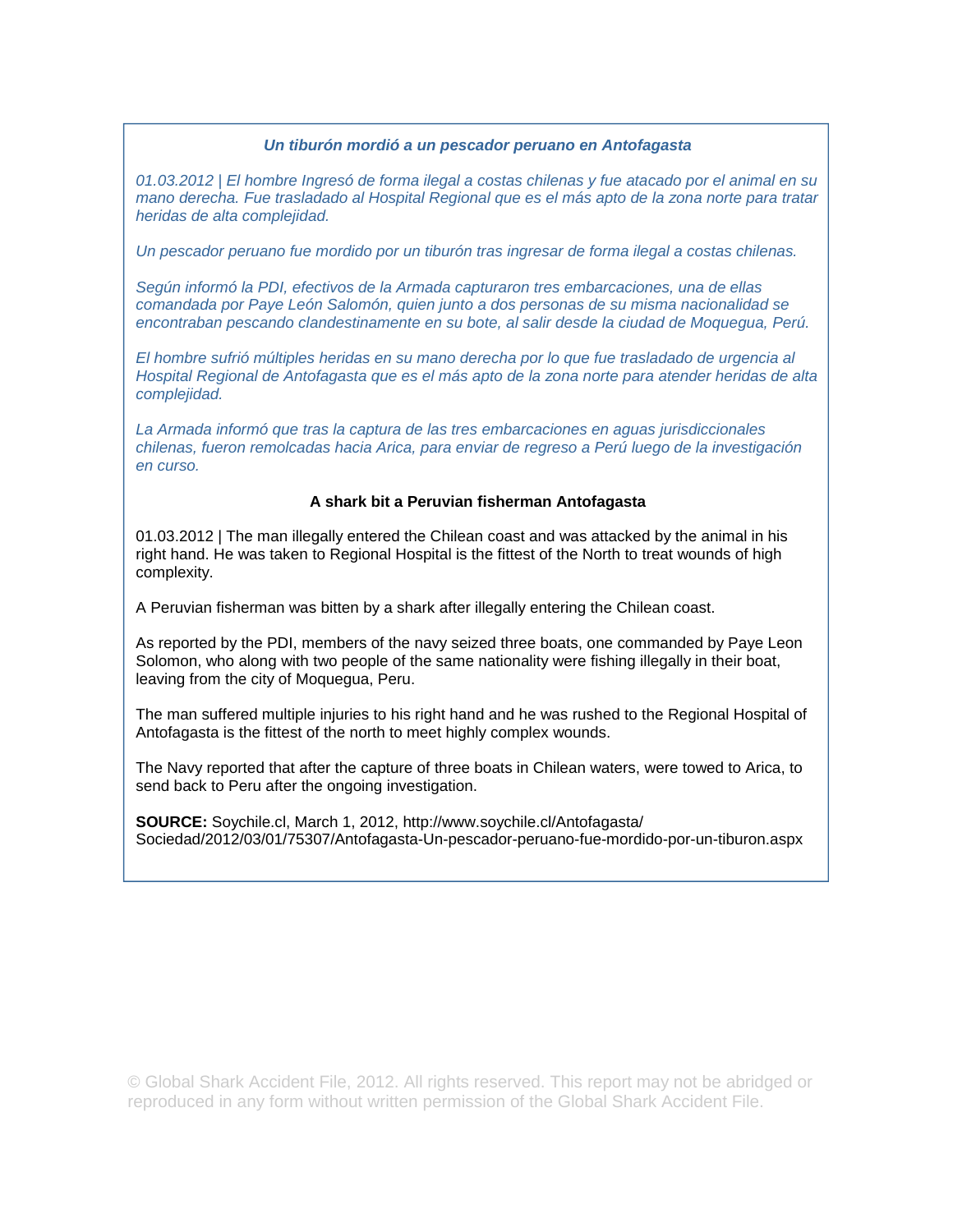#### *El peruano mordido por un tiburón en Antofagasta será evaluado mañana por falta de médicos*

*02.03.2012 | Pese a que la revisión estaba programada para esta tarde, finalmente se pospuso por 24 horas. Paye León Salomón había sido trasladado esta mañana a la Unidad de Traumatología del Hospital Regional donde se le realizaría un diagnóstico para ver la evolución de su infección en la mano derecha.* 

*Paye León Salomón, el pescador peruano que ayer fue mordido por un tiburón en Antofagasta, se encuentra estabale y abandonó esta mañana la Unidad de Emergencias del Hospital Regional y fue trasladado a Traumatología. Y pese a que estaba programado que hoy fuera evaluado por un especialista para ver la evolución de la infección que le afecta a la mano derecha, la falta de médicos obligó a posponer la revisión para mañana.* 

*El ciudadano llegó al recinto ayer acompañado por la PDI. Junto a otras dos personas de su misma nacionalidad había ingresado ilegalmente al país.* 

#### **The Peruvian bitten by a shark in Antofagasta will be evaluated tomorrow for lack of doctors**

02.03.2012 | Although the review was scheduled for this afternoon, finally postponed for 24 hours. Paye Leon Solomon had been taken this morning to the trauma unit of the Regional Hospital where he would perform a diagnostic to see the evolution of infection in his right hand. Paye Leon Solomon, the Peruvian fisherman yesterday was bitten by a shark in Antofagasta, is estabale and left this morning the Emergency Unit of the Regional Hospital and was transferred to Trauma. And although today was scheduled to be evaluated by a specialist to see the evolution of the infection that affects his right hand, the lack of doctors forced to postpone the review tomorrow.

The citizen came to campus yesterday accompanied by the PDI. Along with two others of the same nationality had entered the country illegally.

**SOURCE:** Soychile.cl, March 2, 2012. http://www.soychile.cl/Antofagasta/ Sociedad/2012/03/02/75381/El-peruano-mordido-por-un-tiburon-en-Antofagasta-se-encuentraestable-y-fue-trasladado-a-Traumatologia.aspx